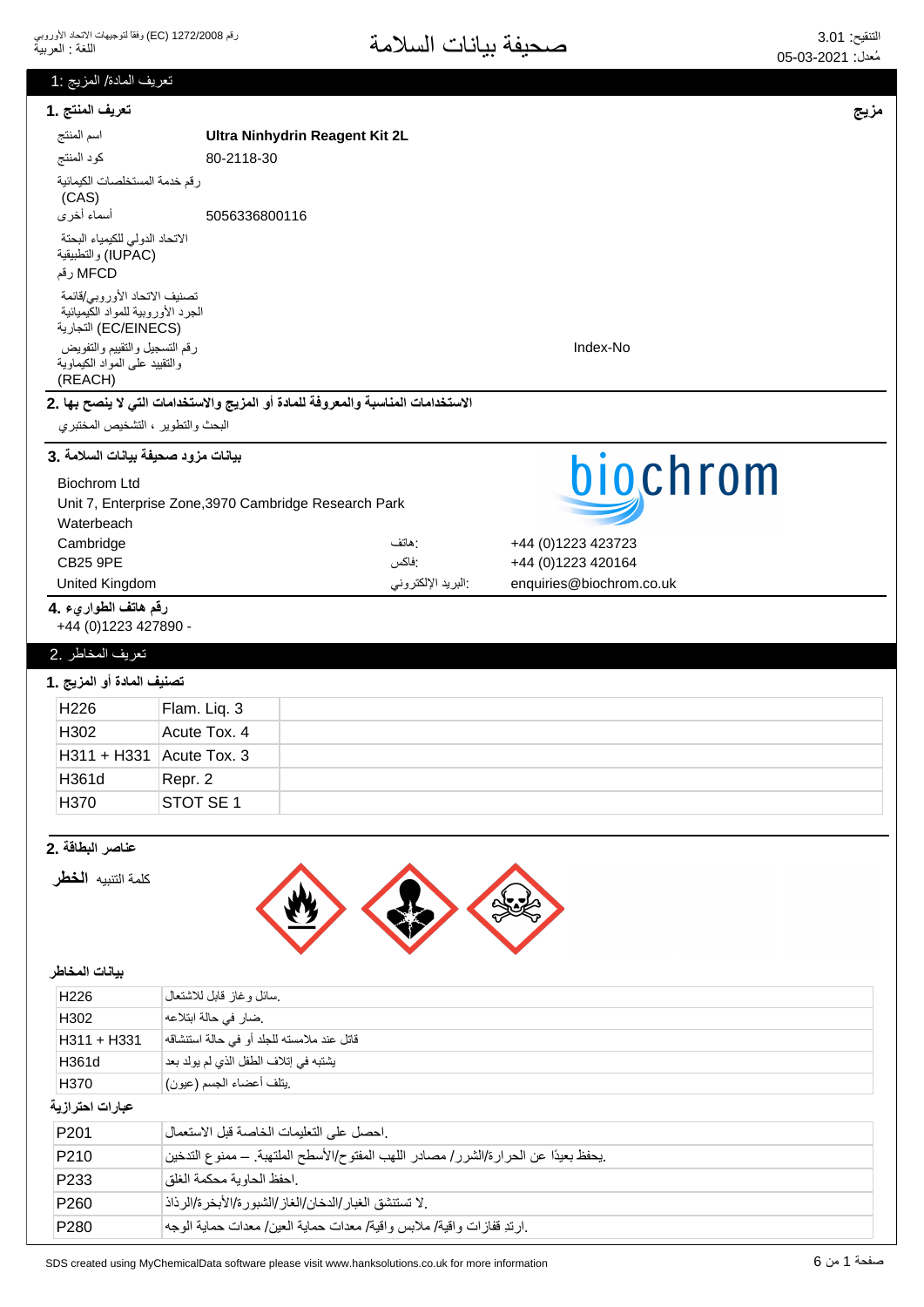| رقم 1272/2008 (EC) وفقاً لتوجيهات الاتحاد الأوروبي<br>اللغة : العربية |                                                                                | صحيفة بيانات السلامة                                                                                                      | التنقيح: 3.01<br>مُعدل: 2021-03-05 |
|-----------------------------------------------------------------------|--------------------------------------------------------------------------------|---------------------------------------------------------------------------------------------------------------------------|------------------------------------|
| $P303 + P361$<br>$+ P353$                                             |                                                                                | .في حالة ملامسته للجلد (أو الشعر): انز ع/اخلع كل الملابس الملوثة في الحال اشطف الجلد بالماء/الدش                          |                                    |
| P304 + P340                                                           |                                                                                | في حالة استنشاقه: انقل الضحية إلى الهواء الطلق وضعه في وضع مريح لتسهيل التنفس                                             |                                    |
| P312                                                                  | .اتصل بمركز السموم أو بمعالج/ طبيب في الحال إذا شعرت بتوعك                     |                                                                                                                           |                                    |
| P370 + P378                                                           | .في حالة الحريق: استخدم ماء في الإطفاء                                         |                                                                                                                           |                                    |
| P403 + P235                                                           | يخزن في مكان جيد التهوية. يحفظ باردًا                                          |                                                                                                                           |                                    |
| P <sub>501</sub>                                                      | يتم التخلص من المحتويات/الحاويات في حاوية نفايات خطرة مناسبة                   |                                                                                                                           |                                    |
| مخاطر أخرى .3                                                         |                                                                                |                                                                                                                           |                                    |
|                                                                       | May be fatal or cause blindness if swallowed.<br>Cannot be made non-poisonous. |                                                                                                                           |                                    |
| التركيب/ معلومات حول المكونات .3<br>الخلطات .2                        |                                                                                |                                                                                                                           |                                    |
| اسم المنتج                                                            |                                                                                | المخاطر                                                                                                                   | تركيز                              |
| <b>Ultra Ninhydrin Solution</b>                                       |                                                                                |                                                                                                                           |                                    |
|                                                                       |                                                                                |                                                                                                                           |                                    |
|                                                                       |                                                                                | H226, H302, H311 + H331, H361d, H370 Acute Tox. 3,<br>Acute Tox. 4, Flam. Liq. 3, Repr. 2, STOT SE 1                      |                                    |
| <b>Ultrosolve Plus</b>                                                |                                                                                |                                                                                                                           |                                    |
|                                                                       |                                                                                | H302 Acute Tox. 4                                                                                                         |                                    |
| إجراءات الإسعافات الأولية .4                                          |                                                                                |                                                                                                                           |                                    |
| وصف إجراءات الإسعافات الأولية ـ 1                                     |                                                                                |                                                                                                                           |                                    |
| ملامسة الجلد                                                          |                                                                                |                                                                                                                           |                                    |
| ملامسة العينين                                                        | اغسل العين بالماء الجاري لمدة 15 دقيقة                                         |                                                                                                                           |                                    |
| الابتلاع                                                              | .لا تقم بتحريض القيء                                                           |                                                                                                                           |                                    |
|                                                                       | نغسل الفم بالماء<br>استشر الطبيب                                               |                                                                                                                           |                                    |
| الاستنشاق                                                             |                                                                                |                                                                                                                           |                                    |
| أهم الأعراض والتأثيرات .2                                             |                                                                                |                                                                                                                           |                                    |
| لا توجد أعراض                                                         |                                                                                |                                                                                                                           |                                    |
| دلالة على أي عناية طبية فورية .3                                      |                                                                                |                                                                                                                           |                                    |
| إجراءات مكافحة الحريق .5                                              |                                                                                |                                                                                                                           |                                    |
| وسائل إطفاء الحريق .1                                                 |                                                                                |                                                                                                                           |                                    |
| مناسب                                                                 |                                                                                |                                                                                                                           |                                    |
| غیر مناسب                                                             | N/A                                                                            |                                                                                                                           |                                    |
| مخاطر خاصة تنشأ عن المادة أو المزيج .2                                |                                                                                |                                                                                                                           |                                    |
| .قد تتشكل أبخرة سامة في الاحتراق                                      |                                                                                |                                                                                                                           |                                    |
| النصائح لرجال الإطفاء .3                                              |                                                                                |                                                                                                                           |                                    |
|                                                                       |                                                                                | (معتمد أو مكافئ) والعتاد الواقي الكامل MSHA / NIOSH ، كما هو الحال في أي حريق ، قم بارتداء جهاز التنفس المكتبي ذاتي الطلب |                                    |
| إجراءات التعامل مع الإطلاق العرضي .6                                  |                                                                                |                                                                                                                           |                                    |
| التدابير الاحترازية الشخصية . 1                                       |                                                                                |                                                                                                                           |                                    |
| القضاء على جميع مصادر الاشتعال                                        |                                                                                |                                                                                                                           |                                    |
| تجنب تنفس الأبخر ة                                                    | حدد المنطقة الملوثة بعلامات ومنع الوصول إلى آلأفراد غير المصرح لهم             |                                                                                                                           |                                    |
|                                                                       |                                                                                |                                                                                                                           |                                    |
| الاحتياطات البيئية .2                                                 |                                                                                |                                                                                                                           |                                    |
|                                                                       | .لا تسمح بدخول المجاري / المياه السطحية أو الجوفية                             |                                                                                                                           |                                    |
|                                                                       |                                                                                |                                                                                                                           |                                    |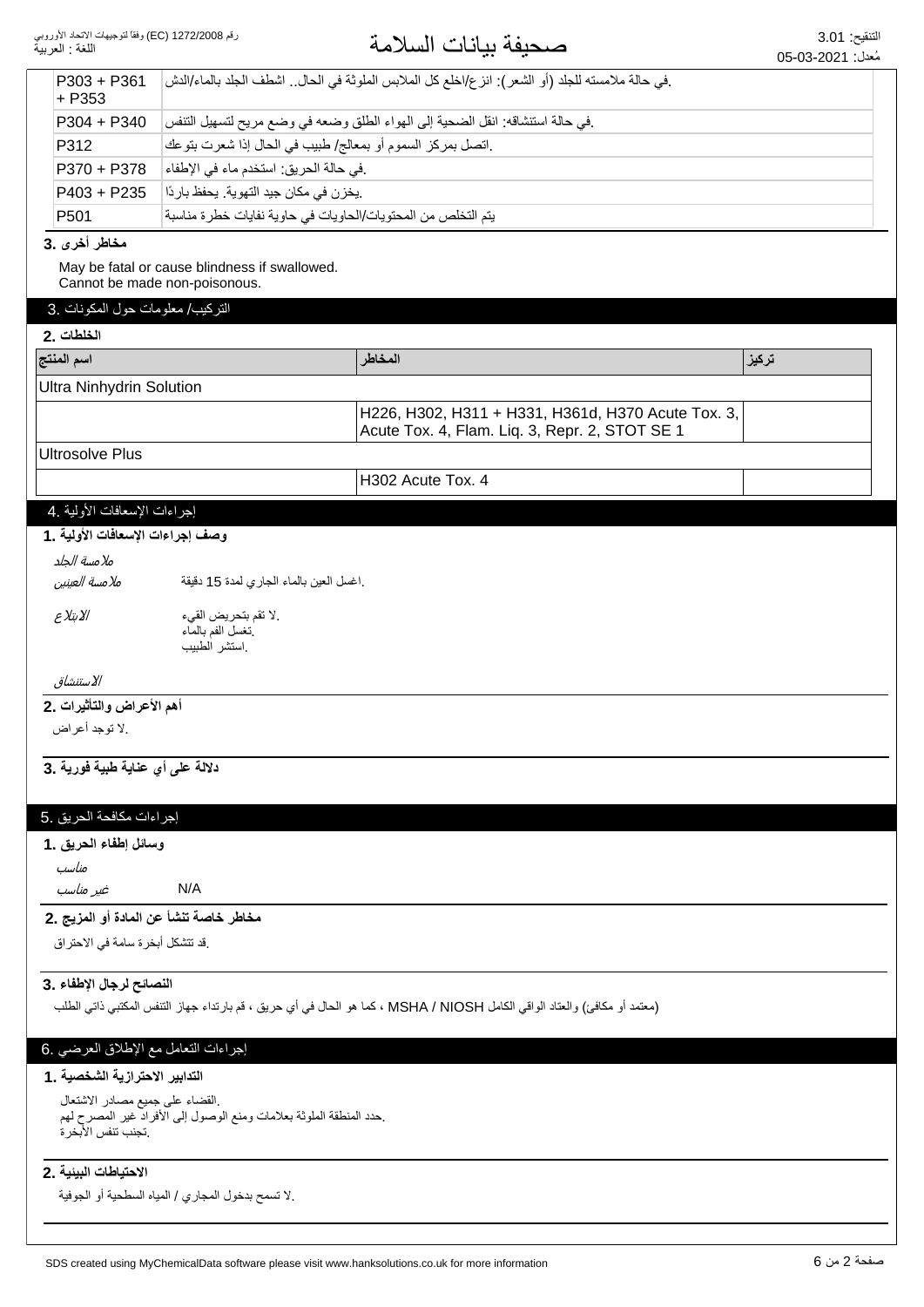### **11طرق والمواد**

تخلط مع الرمل أو الفيرميكوليت اغسل موقع الانسكاب بكميات كبيرة من الماء انقل إلى حاوية إنقاذ قابلة للغلق ومعلمة للتخلص منها بطريقة مناسبة

#### ـ منع حدوث المخاطر الثانوية ـ 4

لا شيء

### المناولة والتخزين 7

# التدابير الاحترازية الشخصية .1

التعامل الآمن

#### ِ النَّعاملُ مع غطاء الدخان تجنب الاتصال المباشر مع المادة. احتفظ بمصادر الإشعال بعيدًا *الحماية من الانفجارات والحرائق*

# ظروف التخزين الآمن، بما في ذلك أي تنافرات .2

| إدارة مخاطر التخزين | يخزن في مكان بارد وجيد التهوية<br>الابتعاد عن مصادر الاشتعال<br>إبقاء الحاويات مغلقة بإحكام<br>حساس للضوء<br>احم من الضوء<br>حساس للهواء |
|---------------------|------------------------------------------------------------------------------------------------------------------------------------------|
| ضروارط لاتخن        |                                                                                                                                          |

الحفاظ على سلامة المنتج ضوابط التخزين

Ͷ̢̞͕̝̼̓ͅ ΔΣΎΗϣϟΕΎϣϭϠόϣϟϥϣΩϳίϣϻ.

# المستخدمين النهائيين المحددين .3

يتم توفير المادة لأغراض البحث والتطوير والتشخيص المخبري بواسطة متخصصين فقط يستخدم مع محللات الأحماض الأمينية من بيوكروم

#### ضوابط التعرض/ الحماية الشخصية .8

#### **1. ρΑοϟΕϼϣΎόϣ**

البيانات غير متوفرة

#### **ضوابط التعرض .2**

| تدابير وقائية وصحية عامة<br>إجراءات هندسية | ضمان وجود تهوية كافية في المنطقة                        |
|--------------------------------------------|---------------------------------------------------------|
| حماية العين/ الوجه                         | نظار ات حماية.<br>تأكد من أن حمام العين في متناول اليد. |
| حماية اليدين                               | ففازات النتريل                                          |
| حماية الجهاز التنفسي                       | الحماية التنفسية ليست مطلوبة                            |
| حماية الجلد                                | ملابس واقية                                             |
| نصائح أخرى تتعلق بالحماية<br>الشخصية       | لايوجد بيانات                                           |

#### الخصائص الفيز يائية و الكيميائية .9

#### الخصائص الفيزيائية والكيميائية **.1**

| المظهر                        | زجاجة بلاستيكية سعة 2 لتر . زجاجة كهرمانية سعة 250 |
|-------------------------------|----------------------------------------------------|
| الر ائحة                      | البيانات غير متوفرة                                |
| تركيز بداية ظهور الرائحة      | البيانات غير متوفرة                                |
| الرقم الايدر وجيني            | البيانات غير متوفرة                                |
| نقطة الانصبهار / نقطة التجمد  | البيانات غير متوفرة                                |
| نقطة بدء الغليان ومدى الغليان | البيانات غير متوفرة                                |
| نقطة الوميض                   | البيانات غير متوفرة                                |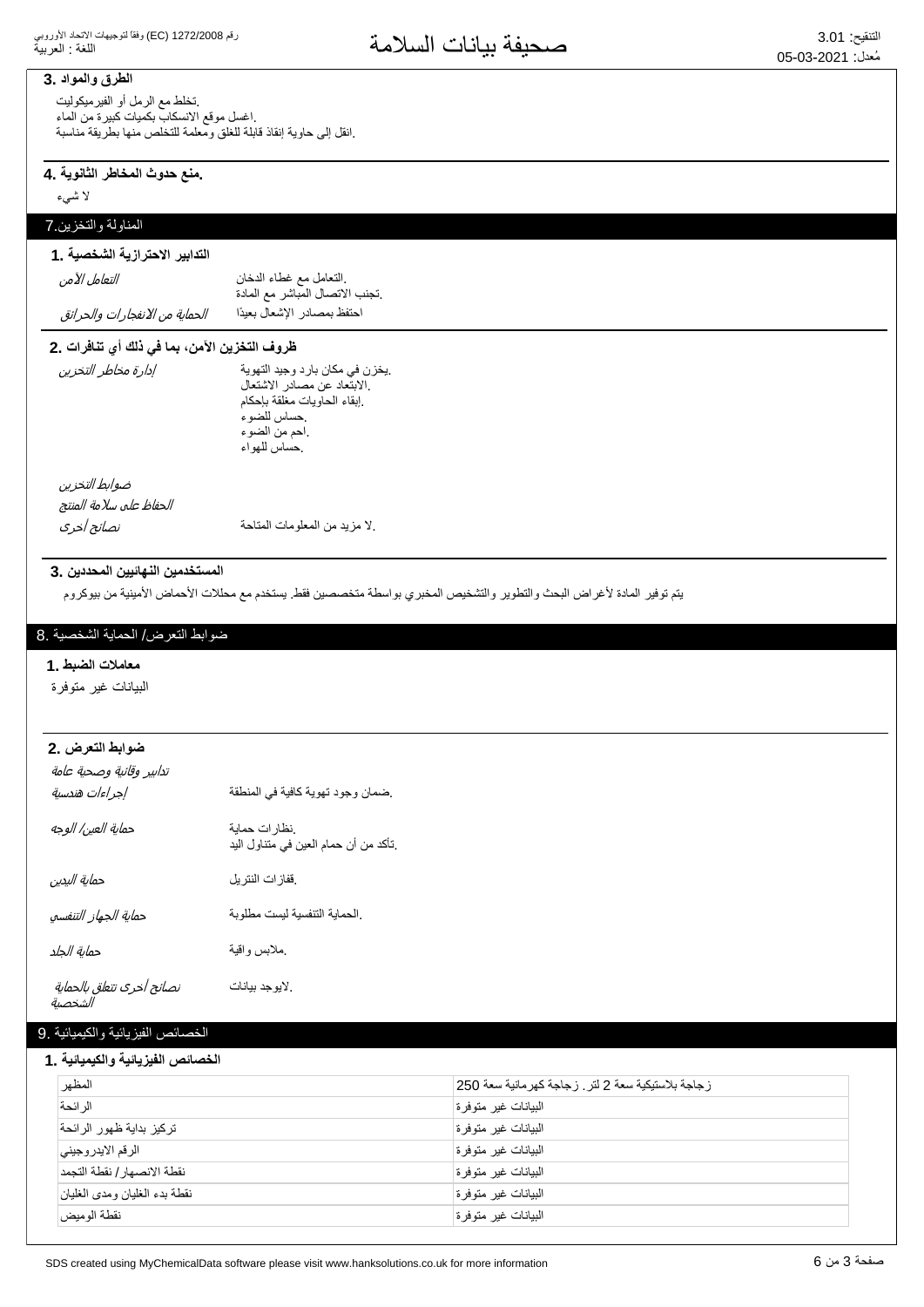#### رقم 1272/2008 (EC) وفقاً لتوجيهات الاتحاد الأوروبي اللغة : العربية

# التنفج: 3.01<br>مُعن 2001-03-05 ع

| معدل التبخر                                       | البيانات غير متوفرة |
|---------------------------------------------------|---------------------|
| القابلية للاشتعال (مادة صلبة، غازية)              | البيانات غير متوفرة |
| الحدود القصوى/الصغرى لقابلية الاشتعال أو الانفجار | البيانات غير متوفرة |
| ضغط البخار                                        | البيانات غير متوفرة |
| كثافة البخار                                      | البيانات غير متوفرة |
| الكثافة النسسة                                    | البيانات غير متوفرة |
| :قابلية الذوبان                                   | البيانات غير متوفرة |
| أوكتانول/ماء-n :معامل التقاسم                     | البيانات غير متوفرة |
| درجة حرارة الاشتعال الذاتي                        | البيانات غير متوفرة |
| درجة حرارة التحلل                                 | البيانات غير متوفرة |
| درجة اللزوجة                                      | البيانات غير متوفرة |
| الخصائص التفجيرية                                 | البيانات غير متوفرة |
| الخصائص المؤكسدة                                  | البيانات غير متوفرة |

# معلومات أخرى .2

لا توجد معلومات إضافية متاحة

### الثبات وقابلية التفاعل .10

#### قابلية التفاعل . **1**

لا بوجد تفاعل غیر عادي

# **2.** الثبات

مستقر في ظل الظروف العادية فد يتغير لونه عند النعرض للضوء.

# احتمالية التفاعلات الخطرة .3

لا ردود الفعل الخطرة المعروفة

# <del>ظروف ينبغي تجنبها 4</del>

ضوء شمس مباشر

# <mark>5. مواد غير متوافقة</mark>

وكلاء مؤكسدة قوية

### نواتج التحلل الخطرة .6

إأثناء الاحتراق تنبعث أبخرة سامة من ثاني أكسيد الكربون / أول أكسيد الكربون

# معلومات عن السمية .11

| معلومات .1                                        |                                                |
|---------------------------------------------------|------------------------------------------------|
| درجة سمية حادة                                    | لا توجد معلومات متاحة                          |
| تآكل/تهيج جلدي                                    | قد يكون ضارًا إذا امتصه الجلد. يسبب تهيج الجلد |
| تلف/ تهيج شديد بالعين                             | نأثير مهيج                                     |
| حساسية الجهاز التنفسي أو الجلد                    | قد يسبب حساسية الجلد                           |
| التحول الخلقي لخلية الجرثومة                      | لا توجد معلومات متاحة                          |
| احتمالية التسبب في السرطان                        | لا نوجد معلومات مناحة                          |
| السمية التناسلية                                  | مخاطر محتملة من الأذي للطفل الغير مولود        |
| السمية الشاملة لأعضاء مستهدفة                     | لا توجد معلومات متاحة                          |
| السمية الشاملة لأعضاء مستهدفة                     | لا نوجد معلومات متاحة                          |
| خطر السحب بالمص                                   | لا توجد معلومات متاحة                          |
| محددة- التعرض لمرة واحدة<br>محددة- التعرض المتكرر |                                                |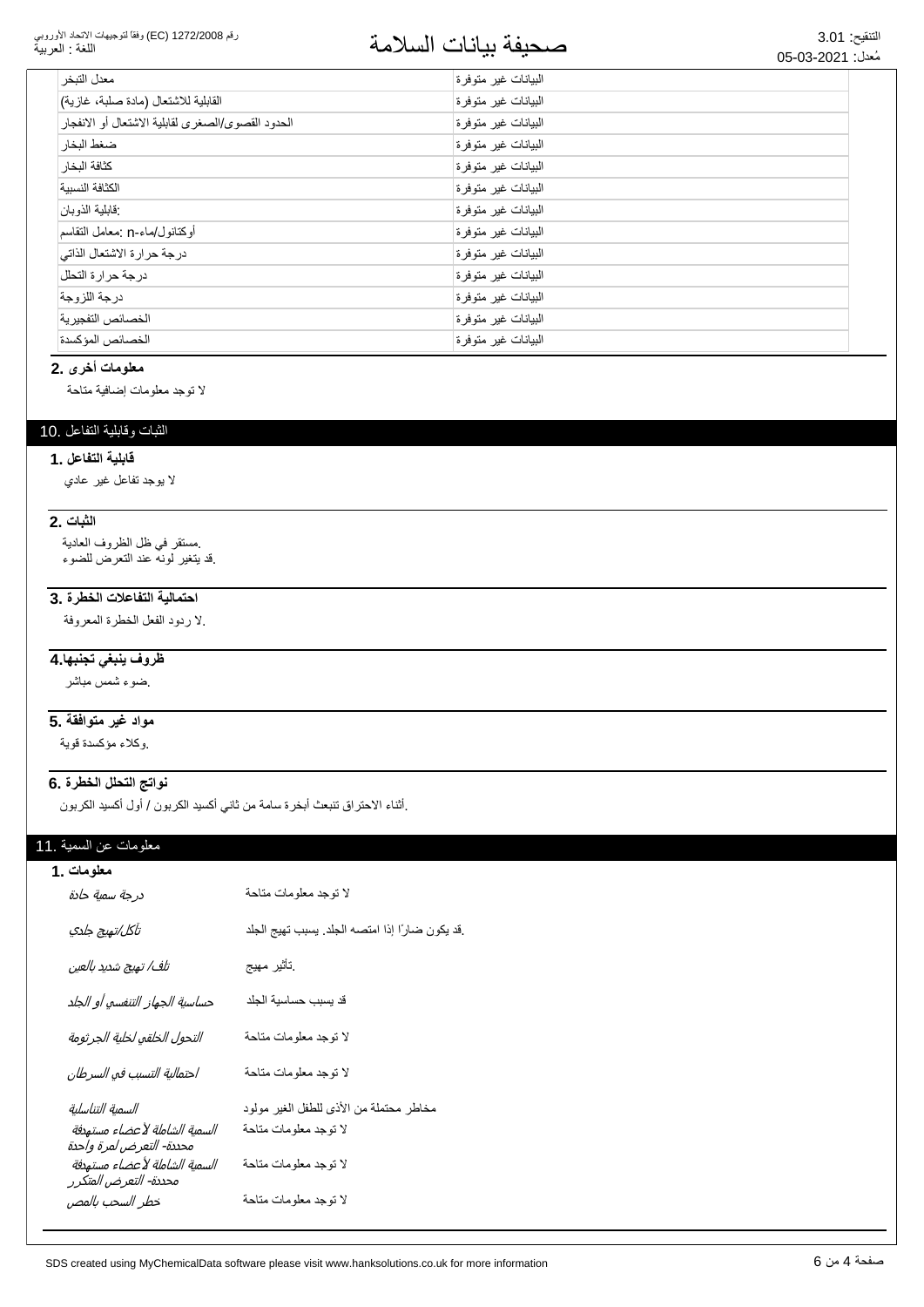### **المزيد من** .2

حسب معرفتنا فإن السمية الحادة والمزمنة لهذه المادة غير معروفة بالكامل

#### معلومات بيئية .12

#### **درجة السمية .1**

لا توجد معلومات متاحة

# الاستمرارية واحتمالية التفسخ .2

لا توجد معلومات متاحة

#### ا**حتمالية التراكم الحيوي .3**

لا توجد معلومات متاحة

#### مدى سهولة الحركة والتربة **.4**

لا توجد معلومات متاحة

# **5. ΔϣΎγϟϭ˱ΎϳϭϳΣΔϣϛέΗϣϟϭˬΔΗΑΎΛϟΩϭϣϟϡϳϳϘΗΞΎΗϧ (PBT) Ύ˱ϳϭϳΣ˱ΩΟΔϣϛέΗϣϟϭ˱ΩΟΔΗΑΎΛϟΩϭϣϟϭ (vPvB)**

لا توجد معلومات متاحة

### تأثيرات أخرى معاكسة .6

لا توجد معلومات متاحة

# اعتبارات التخلص من المادة .13

#### طرق معالجة النفايات .1

عمليات التخلص من المادة

ͮ௬Ͼ̲௪̺͙ͳ̻ͧϾ̞௪̺͙ ΔϳϣγέϟϭϠϟΎϘϓϭΎϬϧϣιϠΧΗϟϡΗϳϥΏΟϳ.

## معلومات عن النقل .14

|               | جوًا (المنظمة الدولية للطيران المدني -إيكاو)                                |
|---------------|-----------------------------------------------------------------------------|
| $\mathbf 1$ . | 1992 :رقم الأمم المتحدة                                                     |
| 2.            | : اسم الشحن : Flammable liquid, toxic, n.o.s.                               |
| 3.            | 3 : -فَنَة (فَنات) مخاطر النقل<br>فئة فرعية : 1.6                           |
|               |                                                                             |
| 4.            | :مجموعة التعبئة                                                             |
| 5.            | : المخاطر البيئية                                                           |
| 6.            | :احتياطات خاصة للمستخدم                                                     |
| 7.            | : النقل ف <i>ي</i> شكل سائب                                                 |
| (ADR) براً    |                                                                             |
| 1.            | 1992 :رقم الأمم المتحدة                                                     |
| 2.            | اسم الشحن. FLAMMABLE LIQUID, TOXIC, N.O.S (Ultra Ninhydrin Reagent Kit 2L). |
| 3.            | 3 : -فَنَة (فَنات) مخاطر النقل<br>: فئة فر عية                              |
|               |                                                                             |
| 4.            | :مجموعة التعبئة                                                             |
| 5.            | : المخاطر البيئية                                                           |
| 6.            | :احتياطات خاصة للمستخدم                                                     |
| 7.            | -النقل في شكل سائب                                                          |
| (IMDG) بحرًا  |                                                                             |